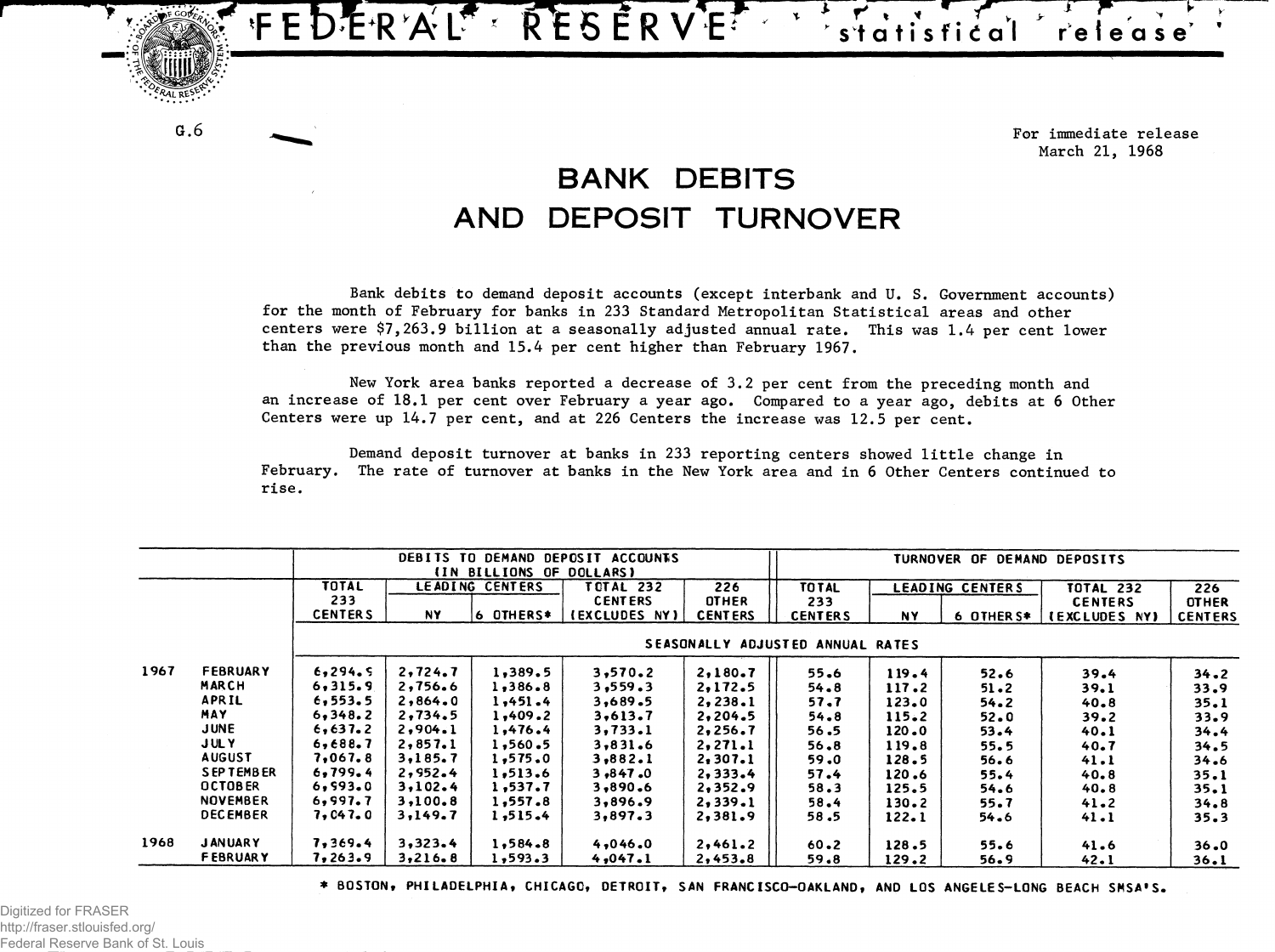## BANK DEBITS - FEBRUARY 1968 (IN MILLIONS OF DOLLARS)

Ŧ

|                           |                                     |                     | DEBITS TO CEMAND DEPOSITS                     |                    |  |
|---------------------------|-------------------------------------|---------------------|-----------------------------------------------|--------------------|--|
|                           |                                     | FEBRUARY 1968       | PER CENT CHANGE FROM                          |                    |  |
|                           |                                     |                     | MONTH AGO<br>SEASONALLY ADJUSTED ANNUAL RATES | YEAR AGO           |  |
| DISTRICT NO. 1 - BOSTON   |                                     |                     |                                               |                    |  |
|                           |                                     |                     |                                               |                    |  |
| <b>CONNECTICUT</b>        | <b>HARTFORD</b>                     | 39,341.5            | $-6.6$                                        | $+23.4$            |  |
|                           | <b>NEW HAVEN</b>                    | 8,564.3             | $\ddotsc$                                     | $+12.7$            |  |
|                           | NEW LONDON-GROTON-NORWICH           | 2,115.8             | $+12.8$                                       | $+12.0$            |  |
|                           | <b>WATERBURY</b>                    | 3,268.5             | $-10.4$                                       | $+5.5$             |  |
|                           |                                     |                     |                                               |                    |  |
| MAINE <b>MAIN</b>         | <b>BANGOR*</b>                      | 1,029.5             | $+1$<br>-.8                                   | $+15.1$<br>$+24.8$ |  |
|                           | LEWISTON-AUBURN                     | 1,068.4<br>4,088.5  | $+7.3$                                        | $+15.2$            |  |
|                           | <b>PORTLAND</b>                     |                     |                                               |                    |  |
| <b>MASSACHUSETTS</b>      | <b>BO STON</b>                      | 176,064.1           | $-2.0$                                        | $+26.4$            |  |
|                           | <b>BROCKTON</b>                     | 1,781.8             | $+3.1$                                        | $+13.0$            |  |
|                           | <b>FALL RIVER</b>                   | 1,311.9             | $-0.4$                                        | $+16.4$            |  |
|                           | LAWRENCE-HAVERHILL                  | 2,592.6             | -.6                                           | $+20.1$            |  |
|                           | LOWELL                              | 1,841.4             | $+2.5$                                        | $+9,7$             |  |
|                           |                                     |                     |                                               |                    |  |
|                           | NEW BEDFORD                         | 1,743.4             | $-3.4$                                        | $+2.2$             |  |
|                           | PITTSFIELD                          | 1,488.7             | $+2.4$                                        | $+10.8$<br>$+22.3$ |  |
|                           | SPRINGFIELD-CHICOPEE-HOLYOKE        | 9,753.3             | $-2.8$<br>$+6.4$                              | $+12.5$            |  |
|                           | <b>WORCESTER</b>                    | 7,085.0             |                                               |                    |  |
|                           | CONCORD*                            | 919.7               | $+5.0$                                        | $+27.0$            |  |
| NEW HAMPSHIRE             | <b>MANCHESTER</b>                   | 2,017.2             | $+ . 5$                                       | $+13.9$            |  |
|                           |                                     |                     |                                               |                    |  |
| RHODE ISLAND              | PROVIDENCE-PAWTUCKET                | 19,690.4            | $-2.4$                                        | $+12.0$            |  |
|                           |                                     |                     |                                               | $+31.2$            |  |
| <b>VERMONT</b>            | BURLINGTON*                         | 1,636.9             | $+4.1$                                        |                    |  |
|                           | DISTRICT NO. 1 TOTALS               | 287,402.9           | $-2.2$                                        | $+22.8$            |  |
| DISTRICT NO. 2 - NEW YORK |                                     |                     |                                               |                    |  |
|                           |                                     |                     |                                               |                    |  |
| <b>CONNECTICUT</b>        | <b>BRIDGEPORT</b>                   | 7,891.5             | $-2.8$                                        | $+7.5$             |  |
|                           | <b>STAMFORD</b>                     | 4,816.7             | $-8.1$                                        | $+13.6$            |  |
|                           |                                     |                     |                                               |                    |  |
| <b>NEW JERSEY</b>         | <b>JERSEY CITY</b>                  | 14,979.9            | $-17.5$                                       | $+6.2$             |  |
|                           | <b>NEWARK</b>                       | 60, 107.4           | $-2.9$                                        | $+10.8$            |  |
|                           | <b>PATERSON-CLIFTON-PASSAIC</b>     | 24,150.8            | $-1.7$                                        | $+16.3$            |  |
|                           |                                     |                     | $+ 1.6$                                       | $+7.8$             |  |
| <b>NEW YORK</b>           | <b>BINGHAMTON</b>                   | 4,022.3<br>33,954.9 | $-9.1$                                        | $+11.6$            |  |
|                           | <b>BUFFALO</b>                      | 3,216,752.9         | $-3.2$                                        | $+18.1$            |  |
|                           | <b>NEW YORK</b><br><b>ROCHESTER</b> | 19,997.0            | $-5.2$                                        | $+11.3$            |  |
|                           | <b>SYRACUSE</b>                     | 14,316.2            | $-6.3$                                        | $+14.4$            |  |
|                           | UTICA-ROME                          | 4,912.8             | $+1.6$                                        | $+15.0$            |  |
|                           |                                     |                     |                                               |                    |  |
|                           | DISTRICT NO. 2 TOTALS               | 3,405,902.6         | $-3.3$                                        | $+17.7$            |  |
| DISTRICT NO.              | 3 - PHILADELPHIA                    |                     |                                               |                    |  |
|                           | <b>WILMINGTON</b>                   | 51,082.1            | $+12.3$                                       | $+12.8$            |  |
| <b>DELAWARE</b>           |                                     |                     |                                               |                    |  |
| <b>NEW JERSEY</b>         | ATLANTIC CITY                       | 2,589.7             | $+2.9$                                        | $+20.4$            |  |
|                           | <b>TRENTON</b>                      | 16,220.4            | $+34.5$                                       | +40.7              |  |
|                           |                                     | 1,372.1             | $+4.6$                                        | $+12.4$            |  |
| PENNSYLVANIA              | AL TOONA                            | 6,662.9             | $+7.7$                                        | $+7.0$             |  |
|                           | <b>HARRISBURG</b>                   | 1,506.2             | $-8.4$                                        | $+9.2$             |  |
|                           | <b>JOHNSTOWN</b>                    | 4,581.2             | $-4.9$                                        | $+9.2$             |  |
|                           | LANCASTER<br>LEBANON*               | 646.2               | $-1.3$                                        | +18.7              |  |
|                           | LEHIGH VALLEY                       | 6,485.5             | $-5.9$                                        | $+5.7$             |  |
|                           |                                     |                     |                                               |                    |  |
|                           | PHILADELPHIA                        | 182,732.9           | $-2-2$                                        | $+10.9$            |  |
|                           | <b>READING</b>                      | 5,199.9             | $-0.3$                                        | $+19.3$            |  |
|                           | <b>SCRANTON</b>                     | 3,547.8             | $+4.7$                                        | $+11.0$            |  |
|                           | <b>WILKES-BARRE</b>                 | 3,714.1             | -10.9                                         | $+1.6$<br>$+5.9$   |  |
|                           | WILLIAMSPORT*                       | 965.2<br>5,876.5    | -7.5<br>-2.8                                  | $+8.5$             |  |
|                           | <b>YORK</b>                         |                     |                                               |                    |  |
|                           | DISTRICT NO. 3 TOTALS               | 293,182.5           | $+1.7$                                        | $+12.4$            |  |
|                           |                                     |                     |                                               |                    |  |

\* CITY ONLY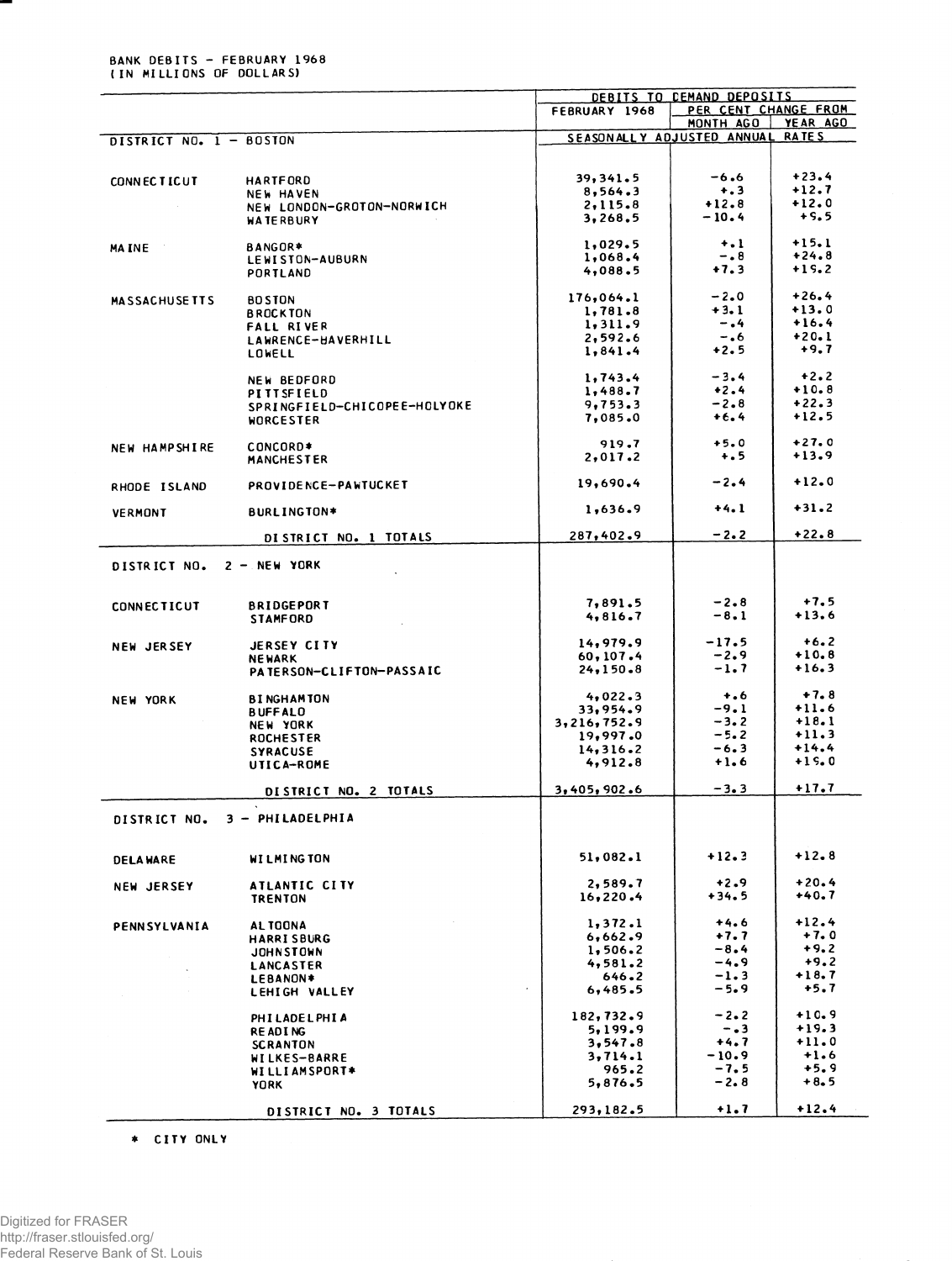## BANK DEBITS - FEBRUARY 1568<br>(IN MILLIONS OF DOLLARS)

|                            |                              |                                  | <b>CEBITS TO DEMAND DEPOSITS</b> |                      |
|----------------------------|------------------------------|----------------------------------|----------------------------------|----------------------|
|                            |                              | FEBRUARY 1968                    |                                  | PER CENT CHANGE FROM |
|                            |                              |                                  | MONTH AGO                        | YEAR AGO             |
| DISTRICT NO. 4 - CLEVELAND |                              | SEASONALLY ADJUSTED ANNUAL RATES |                                  |                      |
|                            |                              |                                  |                                  |                      |
| <b>KENTUCKY</b>            | <b>LEXINGTON</b>             |                                  |                                  |                      |
|                            |                              | 3,527.4                          | $+0.8$                           | $-4.2$               |
| OHIO                       | <b>AKRON</b>                 |                                  |                                  |                      |
|                            | <b>CANTON</b>                | 14,189.4<br>5,440.2              | $-3.7$<br>-6.0                   | $+1.0$               |
|                            | <b>CINCINNATI</b>            | 39,521.9                         | $-2.9$                           | $+15.8$<br>$+9.8$    |
|                            | <b>CLEVELAND</b>             | 84,966.2                         | $-0.8$                           | $+9.4$               |
|                            | <b>COLUMBUS</b>              | 35,877.5                         | $+ 66$                           | $+8.9$               |
|                            | <b>DAYTON</b>                | 14,842.3                         | $+1.5$                           | $+7.9$               |
|                            | <b>HAMILTON-MIDDLETOWN</b>   | 2,772.3                          | $-1.1$                           | $+11.5$              |
|                            |                              |                                  |                                  |                      |
|                            | LIMA                         | 1,814.2                          | $-12.4$                          | $+17.8$              |
|                            | LORAIN-ELYRIA                | 2, 211.2                         | $+8.1$                           | $+18.5$              |
|                            | <b>MANSFIELD</b>             | 1,903.1                          | $-2.5$                           | $+9.2$               |
|                            | SPRINGFIELD                  | 1,905.6                          | $-7.1$                           | $+8.7$               |
|                            | STEUBENVILLE-WEIRTON, W. VA. | 1,675.0                          | $+5.5$                           | $+10.9$              |
|                            | <b>TOLEDO</b>                | 17,287.8                         | $+2.4$                           | $+32.8$              |
|                            | <b>YOUNGSTOWN</b>            | 7,345.8                          | $-2.2$                           | $+4.8$               |
|                            |                              |                                  |                                  |                      |
| PENNSYLVANIA               | ERIE                         | 3,713.7                          | $-9.2$                           | $+6.7$               |
|                            | <b>PITTSBURGH</b>            | 121,093.6                        | $-6.3$                           | $+13.2$              |
|                            |                              |                                  |                                  |                      |
| WEST VIRGINIA              | <b>WHEELING</b>              | 2,322.2                          | $+1.4$                           | $+2.7$               |
|                            |                              |                                  |                                  |                      |
|                            | DISTRICT NO. 4 TOTALS        | 362,409.2                        | $-2.9$                           | $+11.0$              |
|                            |                              |                                  |                                  |                      |
| DISTRICT NO.               | 5 - RICHMOND                 |                                  |                                  |                      |
| DISTRICT OF                |                              |                                  |                                  |                      |
| <b>COLUMBIA</b>            | <b>WA SHINGTON</b>           |                                  |                                  |                      |
|                            |                              | 72,520.4                         | $+ 8 8$                          | $+31.8$              |
| <b>MARYLAND</b>            | <b>BALTIMORE</b>             | 47,737.6                         |                                  |                      |
|                            |                              |                                  | $-6.6$                           | $+8.2$               |
| NORTH CAROLINA             | <b>ASHEVILLE</b>             | 2,493.6                          |                                  |                      |
|                            | <b>CHARLOTTE</b>             | 15,437.1                         | $+6.5$<br>$-3.6$                 | $+20.3$              |
|                            | <b>DURHAM</b>                | 3,038.7                          | $+8.3$                           | $+7.4$               |
|                            | <b>FAYETTVILLE</b>           | 1, 571.1                         |                                  | $+14.7$              |
|                            | GREENSBORO-HIGH POINT        |                                  | $+7.2$                           | $+22.0$              |
|                            | <b>RALEIGH</b>               | 8,288.8<br>11,790.1              | $-1.7$                           | $-4.4R$              |
|                            | <b>WILMINGTON</b>            |                                  | +10.7                            | $+9.2$               |
|                            | WINSTON-SALEM                | 1,373.7<br>9,869.3               | $-1.4$                           | $+9.4$               |
|                            |                              |                                  | $-0.2$                           | $+21.6$              |
| SOUTH CAROLINA             | <b>CHARLESTON</b>            | 3,226.7                          | $+3.4$                           | $+13.9R$             |
|                            | <b>COLUMBIA</b>              | 6,986.9                          | $-0.5$                           | $+8.8$               |
|                            | <b>GREENVILLE</b>            | 5,316.4                          | $+5.4$                           | $+3.5$               |
|                            |                              |                                  |                                  |                      |
| VIRGINIA                   | <b>LYNCHBURG</b>             | 1,731.6                          | $+6.9$                           | $+5.6$               |
|                            | NEWPORT NEWS-HAMPTON         | 2,789.6                          | $-2.3$                           | $+10.9$              |
|                            | NORFOLK-PORTSMOUTH           | 8,915.7                          | $-3.6$                           | $+10.9$              |
|                            | <b>RICHMOND</b>              | 20,897.5                         | -. 7                             | $-0.2$               |
|                            | <b>ROANOKE</b>               | 4,834.8                          | $-1$                             | $+11.8$              |
|                            |                              |                                  |                                  |                      |
| WEST VIRGINIA              | <b>CHARLESTON</b>            | 5,518.1                          | $+18.2$                          | $+5.5$               |
|                            | HUNTINGTON-ASHLAND, KY.      | 3,396.0                          | $-6.2$                           | $+4.4$               |
|                            |                              |                                  |                                  |                      |
|                            | DISTRICT NO. 5 TOTALS        | 237,733.9                        | $-0.6$                           | +13. SR              |
|                            |                              |                                  |                                  |                      |
| DISTRICT NO.               | $6 - ATLANTA$                |                                  |                                  |                      |
|                            |                              |                                  |                                  |                      |
| <b>ALABAMA</b>             | <b>BIRMINGHAM</b>            |                                  |                                  |                      |
|                            | <b>GAD SDEN</b>              | 18,982.3                         | $-1.5$                           | $+7.6$               |
|                            | <b>HUNT SVILLE</b>           | 735.8                            | $-3.2$                           | $+1.9$               |
|                            | MOBILE                       | 2,275.6                          | $+3.5$                           | $+5.6$               |
|                            | <b>MONTGOMERY</b>            | 6, 276.1                         | $+3.0$                           | $+11.8R$             |
|                            | <b>TUSCALOOSA</b>            | 3,890.7                          | $+3.3$                           | $+6.2$               |
|                            |                              | 1,255.7                          | $-2.9$                           | $+6.6$               |
| <b>FLOR IDA</b>            | FT. LAUDERDALE-HOLLYWOOD     | 8,234.8                          |                                  |                      |
|                            | <b>JACKSONVILLE</b>          | 17,626.4                         | -5.5                             | $+13.8$              |
|                            | <b>MIAMI</b>                 | 29,296.6                         | $-0.6$<br>$-5.5$                 | $-1.6$               |
|                            | ORLANDO                      | 6,684.3                          |                                  | +19.OR               |
|                            | <b>PENSACOLA</b>             | 2,563.9                          | -12.3<br>$+1.8$                  | $+13.5$              |
|                            | <b>TALLAHASSEE</b>           | 1,767.3                          |                                  | +7.5R                |
|                            | TAMPA-ST. PETERSBURG         | 18,501.0                         | $-0.2$<br>$+5.1$                 | $+2.3$               |
|                            | WEST PALM BEACH              | 5,385.0                          |                                  | $+20.1R$             |
|                            |                              |                                  | $-6.1$                           | $+12.9$              |

R - PREVIOUS PERIOD REVISED.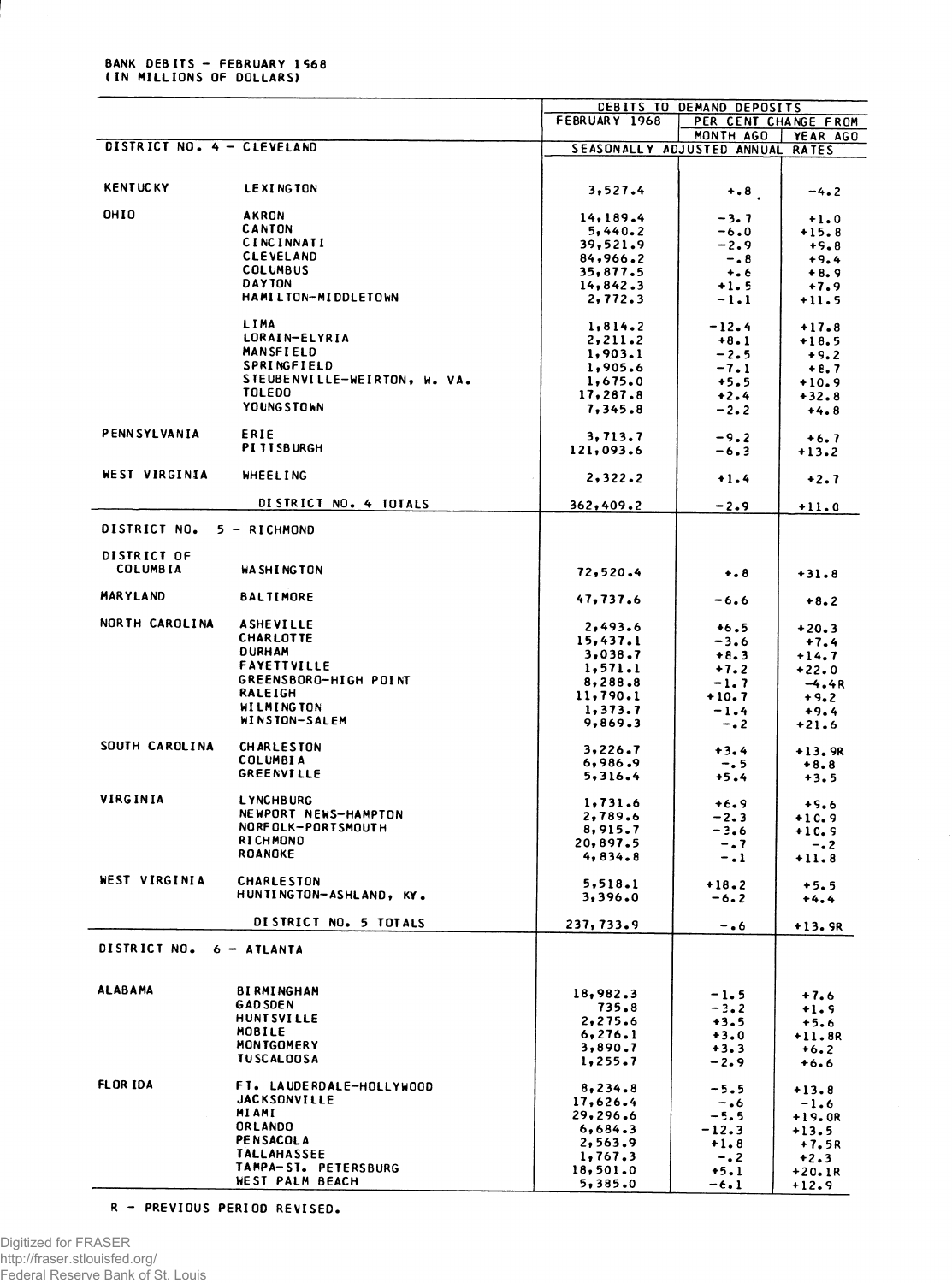|                            |                                    | DEBITS TO DEMAND DEPOSITS  |                      |                    |  |  |
|----------------------------|------------------------------------|----------------------------|----------------------|--------------------|--|--|
|                            |                                    | FEBRUARY 1968              | PER CENT CHANGE FROM |                    |  |  |
|                            |                                    |                            | MONTH AGO            | YEAR AGO           |  |  |
| DISTRICT NO. 6 - CONTINUED |                                    | SEASONALLY ADJUSTED ANNUAL |                      | <b>RATES</b>       |  |  |
|                            |                                    |                            |                      |                    |  |  |
|                            | <b>ALBANY</b>                      | 1,091.4                    | $-10.3$              | $+8.8$             |  |  |
| GEORGIA                    | <b>ATLANTA</b>                     | 62, 152.3                  | $-4.8$               | $+7.3R$            |  |  |
|                            | <b>AUGUSTA</b>                     | 3,591.8                    | $+4.6$               | $+5.7$             |  |  |
|                            | COLLMBUS                           | 2,779.1                    | $+4.3$               | $+11.7R$           |  |  |
|                            | <b>MACON</b>                       | 3,190.7                    | $+2.3$               | $+14.3$            |  |  |
|                            | <b>SAVANNAH</b>                    | 3,497.3                    | $+ 8$                | $+8.6$             |  |  |
|                            |                                    |                            |                      |                    |  |  |
| <b>LOUISIANA</b>           | <b>BATCN ROUGE</b>                 | 7,073.3                    | $+2.0$<br>$-2.0$     | $+7.4R$<br>$+9.9$  |  |  |
|                            | <b>LAFAYETTE</b>                   | 1,592.9<br>1,880.7         | $+2.1$               | $+8.1$             |  |  |
|                            | LAKE CHARLES<br><b>NEW ORLEANS</b> | 30,988.4                   | $+4.8$               | $+12.2R$           |  |  |
|                            |                                    |                            |                      |                    |  |  |
| MISSISSIPPI                | <b>JACK SON</b>                    | 8,598.0                    | $+10.0$              | $+1C.1$            |  |  |
|                            |                                    |                            |                      |                    |  |  |
| <b>TENNESSEE</b>           | CHATTANCCGA                        | 7,444.2                    | $+11.8$<br>$-7.0$    | $+7.9$<br>$-0.3$   |  |  |
|                            | KNOXVILLE                          | 5,534.9                    | $-5.2$               | $+5.6$             |  |  |
|                            | NASHVILLE                          | 19,634.1                   |                      |                    |  |  |
|                            | DISTRICT NO. 6 TOTALS              | 282,524.8                  | $-1.3$               | $+9.5R$            |  |  |
| <b>CISTRICT NO.</b>        | $7 - CHICAGE$                      |                            |                      |                    |  |  |
|                            |                                    |                            |                      |                    |  |  |
|                            |                                    |                            |                      |                    |  |  |
| <b>ILLINOIS</b>            | <b>BLOOMINGTON</b>                 | 2,581.1                    | $+10.5$              | $+18.6R$<br>$+6.7$ |  |  |
|                            | CH AMP AT GN-URBANA                | 2,075.1<br>534,490.2       | $+2.3$<br>$-1.7$     | $+14.9$            |  |  |
|                            | <b>CHICAGO</b>                     | 2, 241.7                   | $-5.6$               | $-2.5$             |  |  |
|                            | <b>DECATUR</b><br>PEORIA           | 6, 545.1                   | $-3.1$               | $+6.2$             |  |  |
|                            | QUAD CITIES                        | 7,604.5                    | $+11.9$              | $+22.4$            |  |  |
|                            | <b>ROCKFORD</b>                    | 4,902.0                    | $-4.1$               | $+8.3$             |  |  |
|                            | SPRINGFIELD                        | 3,278.4                    | $+1.5$               | $+1.3$             |  |  |
|                            |                                    | 7,581.1                    | $+1.9$               | $+4.4$             |  |  |
| INDIANA                    | FORT WAYNE<br>GARY-HAMMOND         | 7,241.2                    | $-9.9$               | $+5.2$             |  |  |
|                            | <b>INDIANAPOLIS</b>                | 30,583.4                   | $-6.5$               | $+4.3$             |  |  |
|                            | <b>LAFAYETTE</b>                   | 2,388.4                    | $+1$                 | $+24.3$            |  |  |
|                            | MUNCIE                             | 2,094.4                    | $+3.9R$              | $+5.5$             |  |  |
|                            | SOUTH BEND                         | 5,340.1                    | $-5.5$               | $-2.8$             |  |  |
|                            | <b>TERRE HAUTE</b>                 | 2,248.9                    | $-2.5R$              | $+4.4$             |  |  |
|                            |                                    |                            |                      | $+9.0$             |  |  |
| <b>IOWA</b>                | CEDAR RAPIDS                       | 3,475.8<br>16,344.4        | $-1$<br>$-6.4$       | $+1.5$             |  |  |
|                            | DES MOINES                         | 1,582.5                    | $+8.0$               | $+11.5$            |  |  |
|                            | <b>DUBUCUE</b><br>SIOUX CITY       | 3,321.3                    | $+3.2R$              | $+8.6$             |  |  |
|                            | <b>WATERLOO</b>                    | 2,177.2                    | $-0.2$               | $-0.4$             |  |  |
|                            |                                    |                            |                      |                    |  |  |
| MICHIGAN                   | ANN ARBOR                          | 3,383.9                    | $+3.9$               | $+11.0$            |  |  |
|                            | BAY CITY                           | 1,322.3                    | $+7.9$               | $+4.6$             |  |  |
|                            | DETROIT                            | 200,982.3                  | +7.0                 | +12.0              |  |  |
|                            | <b>FLINT</b>                       | 5,864.1                    | $+9.8$<br>$+1.1$     | $+14.9$<br>$+12.9$ |  |  |
|                            | GRAND RAPIDS                       | 11,721.3                   |                      |                    |  |  |
|                            | <b>JACK SON</b>                    | 2,228.5                    | $-3.9$               | $+7.6$             |  |  |
|                            | <b>KALAMAZGO</b>                   | 3,767.3                    | $+4.8R$              | $+12.2$            |  |  |
|                            | LANSING                            | 5,446.3                    | $+8.5$               | $+2.3$             |  |  |
|                            | MUSKEGON                           | 1,812.3                    | $-11.7$              | $-0.4$             |  |  |
|                            | <b>SAGINAW</b>                     | 3,798.6                    | $+5.2$               | $+12.4$            |  |  |
| WISCONSIN                  | <b>GREEN BAY</b>                   | 2,628.2                    | $-2.0$               | $+10.7$            |  |  |
|                            | <b>KENOSHA</b>                     | 1,025.0                    | $+3.8$               | $-6.4$             |  |  |
|                            | <b>MADISON</b>                     | 5,887.5                    | $+15.2$              | +22.8              |  |  |
|                            | MILWAUKEE                          | 50,477.3                   | $-2.1$               | $+4.3$             |  |  |
|                            | <b>RACINE</b>                      | 2,520.6                    | $-10.8$              | $-0.7$             |  |  |
|                            |                                    |                            |                      |                    |  |  |
|                            | DISTRICT NO. 7 TOTALS              | 950,962.2                  | $+$ . 1 $R$          | +12.3R             |  |  |

 $\sim$ 

R - PREVIOUS PERIOD REVISED.

 $\sim$   $\sim$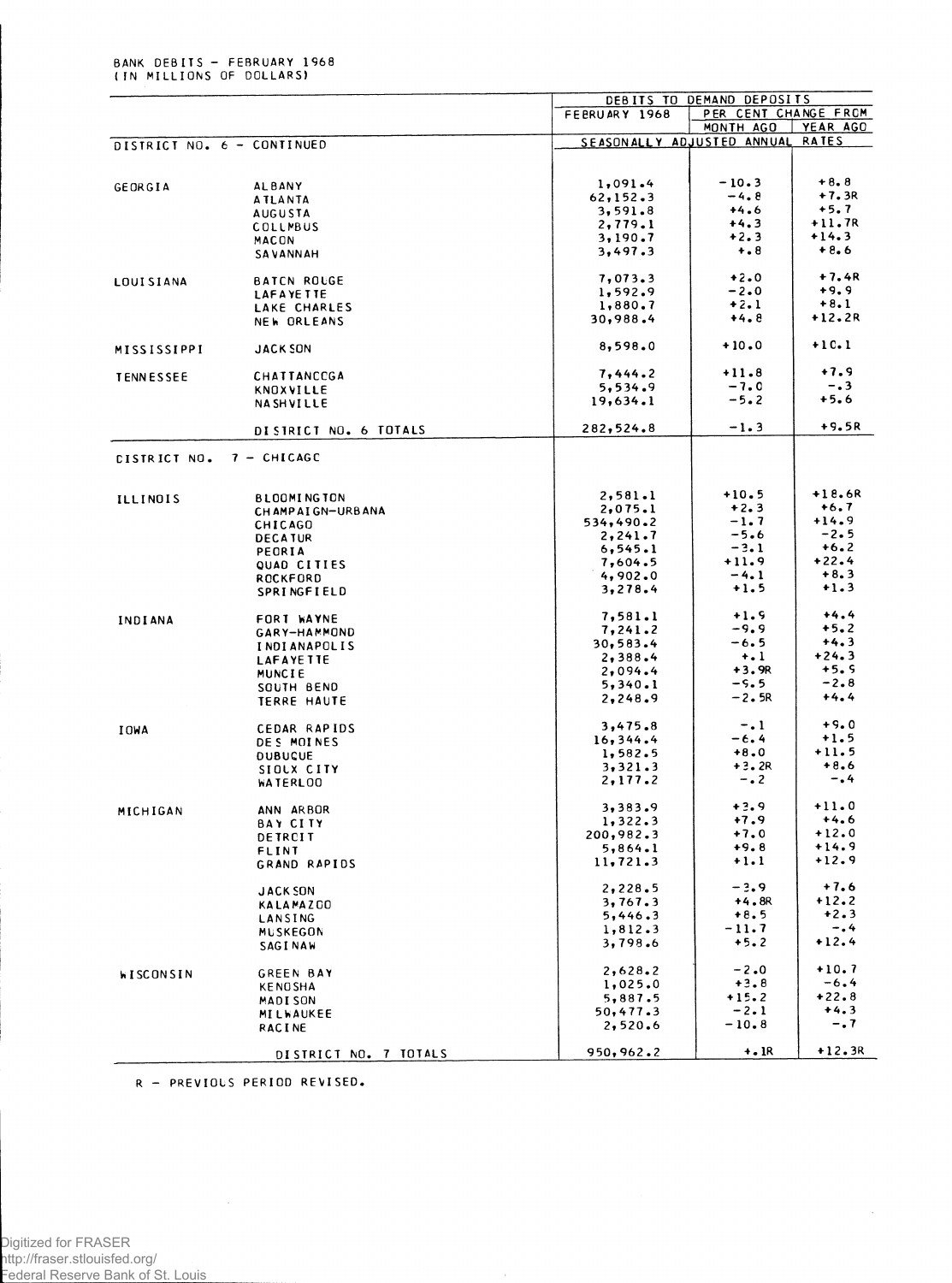## BANK DEBITS - FEBRUARY 1968<br>(IN MILLIONS OF DOLLARS)

|                               |                              | CEBITS TO DEMAND DEPOSITS        |                      |          |
|-------------------------------|------------------------------|----------------------------------|----------------------|----------|
|                               |                              | FEBRUARY 1968                    | PER CENT CHANGE FROM |          |
|                               |                              |                                  | MONTH AGO            | YEAR AGO |
| DISTRICT NO. 8 - ST. LOUIS    |                              | SEASONALLY ADJUSTED ANNUAL RATES |                      |          |
|                               |                              |                                  |                      |          |
| <b>ARKANSAS</b>               | EL DORADO*                   | 725.1                            | $-0.4$               | $+7.3$   |
|                               | FORT SMITH                   | 1,954.0                          | $-5.4$               | $+2.8$   |
|                               | <b>HELENA*</b>               | 312.3                            | $-4.5$               | $+1.8$   |
|                               | LITTLE ROCK                  | 6,632.4                          | $+2.4$               | $+5.5$   |
|                               | PINE BLUFF                   | 1,397.5                          | $+10.5$              | $+22.7$  |
|                               | <b>TEXARKANA</b>             | 1,378.8                          | $+1.5$               | $+7.2$   |
|                               |                              |                                  |                      |          |
| <b>ILLINOIS</b>               | QUINCY*                      | 1,073.5                          | $+2.7$               | $+14.4$  |
|                               |                              |                                  |                      |          |
| <b>INDIANA</b>                | EVANSVILLE                   | 4,779.5                          | $+6.7$               | $-0.7$   |
|                               |                              |                                  |                      |          |
| <b>KENTUCKY</b>               | <b>LOUISVILLE</b>            | 23,036.9                         | $+1.3$               | $+14.3$  |
|                               | OWENSBORO*                   | 1, 124.2                         | $-10.2$              | $+2.8$   |
|                               | PADUCAH*                     | 925.7                            | $+3.5$               | $+6.2$   |
| <b>MISSISSIPPI</b>            | <b>GREENVILLE*</b>           | 776.6                            | $+8.1$               | $+4.5$   |
|                               |                              |                                  |                      |          |
| <b>MISSOURI</b>               | CAPE GIRARDEAU*              | 492.9                            | $+ 1.7$              | $-6.2$   |
|                               | <b>HANNIBAL*</b>             | 249.9                            | $+7.0$               | $+ 0.9$  |
|                               | ST. LOUIS                    | 88,844.9                         | $-1.9$               | $+7.2$   |
|                               | SEDALIA*                     | 373.0                            | $+12.9$              | $+0$     |
|                               | SPRINGFIELD                  | 3,264.6                          | $+1.8$               | $+29.2$  |
|                               |                              |                                  |                      |          |
| <b>TENNESSEE</b>              | JACKSON*                     | 711.6                            | $+4.9$               | $-3.1$   |
|                               | MEMPHIS                      | 24, 292.0                        | $+7.7$               | $+11.8$  |
|                               |                              |                                  |                      |          |
|                               | DISTRICT NO. 8 TOTALS        | 162, 345.3                       | $+ 0.6$              | $+8.8$   |
|                               |                              |                                  |                      |          |
| DISTRICT NO.                  | 9 - MINNEAPOLIS              |                                  |                      |          |
|                               |                              |                                  |                      |          |
|                               |                              |                                  |                      |          |
| MINNESOTA                     | DULUTH-SUPERIOR, WISC.       | 3,880.6                          | $-5.0$               | $+9.5$   |
|                               | MINNEAPOLIS-ST. PAUL         | 99,663.4                         | $-2.6$               | $+17.7$  |
|                               |                              |                                  |                      |          |
| <b>MONTANA</b>                | <b>BILLINGS</b>              | 1,726.3                          | $+5.1$               | $+8.2$   |
|                               | GREAT FALLS                  | 1,760.6                          | $+3.8$               | $+2.8$   |
|                               |                              |                                  |                      |          |
| NORTH DAKOTA                  | FARGO-MOORHEAD, MINN.        | 2,405.4                          | $-3.9$               | $+11.2$  |
| SOUTH DAKOTA                  | SIOUX FALLS                  |                                  |                      |          |
|                               |                              | 2,692.2                          | $+20.7$              | $+12.0$  |
|                               | DISTRICT NO. 9 TOTALS        | 112, 128.7                       | $-2.0$               | $+16.7$  |
|                               |                              |                                  |                      |          |
| DISTRICT NO. 10 - KANSAS CITY |                              |                                  |                      |          |
|                               |                              |                                  |                      |          |
|                               |                              |                                  |                      |          |
| <b>COLORADO</b>               | COLORADO SPRINGS             | 2,708.0                          | $+2.5$               | $+6.8$   |
|                               | <b>DENVER</b>                | 35,250.0                         | -4.6                 | $+9.0$   |
|                               | PUEBLO                       | 1,343.0                          | $-0.2$               | $+ 0.7$  |
|                               |                              |                                  |                      |          |
| KANSAS                        | <b>TOPEKA</b>                | 6,532.0                          | $+21.7$              | $+15.0$  |
|                               | WICHITA                      | 9,106.0                          | $-3.3$               | $+6.2$   |
|                               |                              |                                  |                      |          |
| <b>MISSOURI</b>               | KANSAS CITY, MISSCURI-KANSAS | 59,878.0                         | $+10.8$              | $+26.9$  |
|                               | ST. JOSEPH                   | 2,108.0                          | $+9.1$               | $+6.6$   |
|                               |                              |                                  |                      |          |
| <b>NEBRASKA</b>               | <b>LINCOLN</b>               | 4,330.0                          | $+4.3$               | $+15.3$  |
|                               | OMAHA, NEBRASKA-IOWA         | 19,148.0                         | $+11.2$              | $+16.0$  |
| NEW MEXICO                    | <b>ALBUQUERQUE</b>           |                                  |                      |          |
|                               |                              | 7,517.0                          | $+34.7$              | $+58.3$  |
| OKLAHOMA                      | LAWION                       | 838.0                            | $+2.4$               | $+10.0$  |
|                               | OKLAHOMA CITY                | 18,504.0                         | $+1.9$               | $+7.4$   |
|                               | <b>TULSA</b>                 | 21,065.0                         | $+5.7$               | $+7.9$   |
|                               |                              |                                  |                      |          |
|                               | DISTRICT NO. 10 TOTALS       | 188,327.0                        | $+6.1$               | $+16.1$  |
|                               |                              |                                  |                      |          |

 $\hat{\mathcal{A}}$ 

\* CITY ONLY